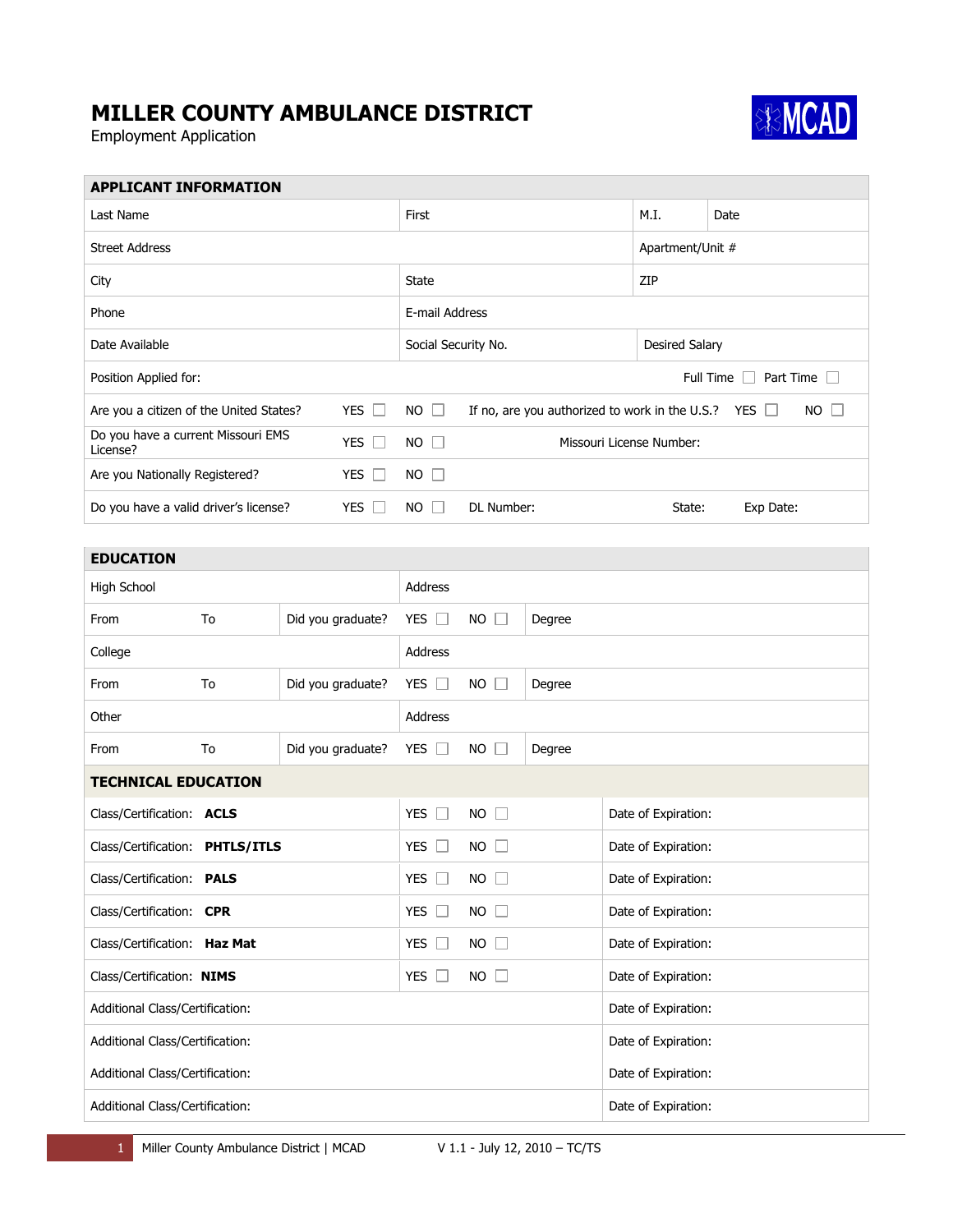| <b>EMS BACKGROUND</b>                                                                                |                                                                            |             |  |  |  |  |
|------------------------------------------------------------------------------------------------------|----------------------------------------------------------------------------|-------------|--|--|--|--|
|                                                                                                      |                                                                            |             |  |  |  |  |
|                                                                                                      | Have you driven an emergency vehicle? If so, what type and for how long? : |             |  |  |  |  |
|                                                                                                      |                                                                            |             |  |  |  |  |
| Has your license been suspended or revoked? If so, when and for what? :                              |                                                                            |             |  |  |  |  |
|                                                                                                      |                                                                            |             |  |  |  |  |
| List the most recent traffic offense citation including date, time, place and description:           |                                                                            |             |  |  |  |  |
| List any other traffic offense citation including date, time, place and description:                 |                                                                            |             |  |  |  |  |
|                                                                                                      |                                                                            |             |  |  |  |  |
| List criminal offenses that you've been convicted of including date, place and disposition:          |                                                                            |             |  |  |  |  |
| Have you ever had a judgment against you in a medical malpractice suit? :                            |                                                                            |             |  |  |  |  |
|                                                                                                      |                                                                            |             |  |  |  |  |
| Has your medical malpractice insurer ever paid a claim involving your alleged medical malpractice? : |                                                                            |             |  |  |  |  |
|                                                                                                      |                                                                            |             |  |  |  |  |
| Do you have experience with ET CO <sub>2</sub> Monitoring? :                                         | YES $\Box$                                                                 | $NO$ $\Box$ |  |  |  |  |
| Do you have experience with 12 Lead Interpretation? :                                                | YES I                                                                      | $NO$ $\Box$ |  |  |  |  |
| Do you have experience with CPAP? :                                                                  | YES $\Box$                                                                 | $NO$ $\Box$ |  |  |  |  |
|                                                                                                      |                                                                            |             |  |  |  |  |
| Additional comments:                                                                                 |                                                                            |             |  |  |  |  |
|                                                                                                      |                                                                            |             |  |  |  |  |
|                                                                                                      |                                                                            |             |  |  |  |  |
|                                                                                                      |                                                                            |             |  |  |  |  |
|                                                                                                      |                                                                            |             |  |  |  |  |
|                                                                                                      |                                                                            |             |  |  |  |  |
| <b>REFERENCES</b>                                                                                    |                                                                            |             |  |  |  |  |
| Please list three professional references.                                                           |                                                                            |             |  |  |  |  |
| Full Name                                                                                            | Relationship                                                               |             |  |  |  |  |
| Company                                                                                              | Phone<br>$\overline{C}$<br>)                                               |             |  |  |  |  |
| Address                                                                                              |                                                                            |             |  |  |  |  |
| Full Name                                                                                            | Relationship                                                               |             |  |  |  |  |
| Company                                                                                              | Phone<br>$\overline{(\ }$<br>)                                             |             |  |  |  |  |
| Address                                                                                              |                                                                            |             |  |  |  |  |
| Full Name                                                                                            | Relationship                                                               |             |  |  |  |  |
| Company                                                                                              | Phone<br>$\overline{ }$<br>)                                               |             |  |  |  |  |
| Address                                                                                              |                                                                            |             |  |  |  |  |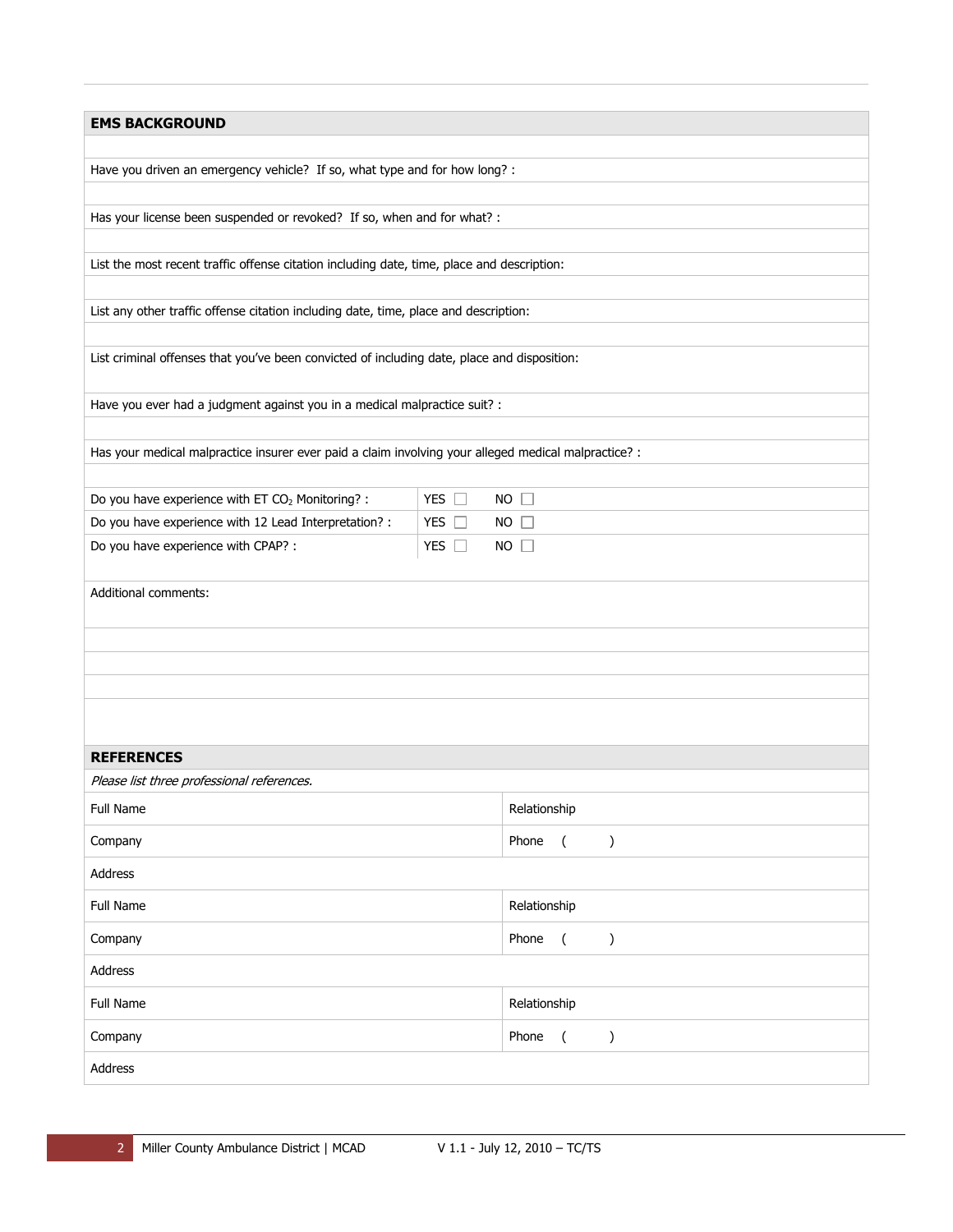| <b>PREVIOUS EMPLOYMENT</b>                                                                                                                                                                           |                                                                                             |                    |                                    |                                            |                  |  |
|------------------------------------------------------------------------------------------------------------------------------------------------------------------------------------------------------|---------------------------------------------------------------------------------------------|--------------------|------------------------------------|--------------------------------------------|------------------|--|
| Company                                                                                                                                                                                              |                                                                                             |                    |                                    | Phone<br>$\overline{(\ }$<br>$\mathcal{C}$ |                  |  |
| Address                                                                                                                                                                                              |                                                                                             |                    | Supervisor                         |                                            |                  |  |
| Job Title                                                                                                                                                                                            |                                                                                             |                    | <b>Starting Salary</b>             | \$                                         | Ending Salary \$ |  |
| Responsibilities                                                                                                                                                                                     |                                                                                             |                    |                                    |                                            |                  |  |
| From                                                                                                                                                                                                 | To                                                                                          | Reason for Leaving |                                    |                                            |                  |  |
|                                                                                                                                                                                                      | May we contact your previous supervisor for a reference?<br>YES $\square$<br>$NO$ $\square$ |                    |                                    |                                            |                  |  |
| Company                                                                                                                                                                                              |                                                                                             |                    |                                    | Phone<br>$\mathcal{E}$<br>$\left($         |                  |  |
| Address                                                                                                                                                                                              |                                                                                             |                    | Supervisor                         |                                            |                  |  |
| Job Title                                                                                                                                                                                            |                                                                                             |                    | <b>Starting Salary</b>             | \$                                         | Ending Salary \$ |  |
| Responsibilities                                                                                                                                                                                     |                                                                                             |                    |                                    |                                            |                  |  |
| From<br>To<br>Reason for Leaving                                                                                                                                                                     |                                                                                             |                    |                                    |                                            |                  |  |
| YES $\square$<br>May we contact your previous supervisor for a reference?<br>$NO$ $\Box$                                                                                                             |                                                                                             |                    |                                    |                                            |                  |  |
| Company                                                                                                                                                                                              |                                                                                             |                    | Phone<br>$\mathcal{E}$<br>$\left($ |                                            |                  |  |
| Address                                                                                                                                                                                              |                                                                                             |                    | Supervisor                         |                                            |                  |  |
| Job Title                                                                                                                                                                                            |                                                                                             |                    | <b>Starting Salary</b>             | \$                                         | Ending Salary \$ |  |
| Responsibilities                                                                                                                                                                                     |                                                                                             |                    |                                    |                                            |                  |  |
| From                                                                                                                                                                                                 | To<br>Reason for Leaving                                                                    |                    |                                    |                                            |                  |  |
| YES $\square$<br>May we contact your previous supervisor for a reference?<br>$NO$ $\Box$                                                                                                             |                                                                                             |                    |                                    |                                            |                  |  |
| <b>MISCELLANEOUS</b>                                                                                                                                                                                 |                                                                                             |                    |                                    |                                            |                  |  |
| Scholarships:                                                                                                                                                                                        |                                                                                             |                    |                                    |                                            |                  |  |
| Activities/Interests:                                                                                                                                                                                |                                                                                             |                    |                                    |                                            |                  |  |
| Languages (spoken, written, read, note fluency):                                                                                                                                                     |                                                                                             |                    |                                    |                                            |                  |  |
| Hobbies:                                                                                                                                                                                             |                                                                                             |                    |                                    |                                            |                  |  |
| <b>Special Talents:</b>                                                                                                                                                                              |                                                                                             |                    |                                    |                                            |                  |  |
| Why do you want to work for our company? :                                                                                                                                                           |                                                                                             |                    |                                    |                                            |                  |  |
|                                                                                                                                                                                                      |                                                                                             |                    |                                    |                                            |                  |  |
| <b>MEDICAL</b>                                                                                                                                                                                       |                                                                                             |                    |                                    |                                            |                  |  |
| Do you agree to take a medical exam including drug and/or alcohol screening at company expense evaluating the bona fide occupational<br>qualifications of the position? :<br>YES $\Box$<br>$NO \Box$ |                                                                                             |                    |                                    |                                            |                  |  |